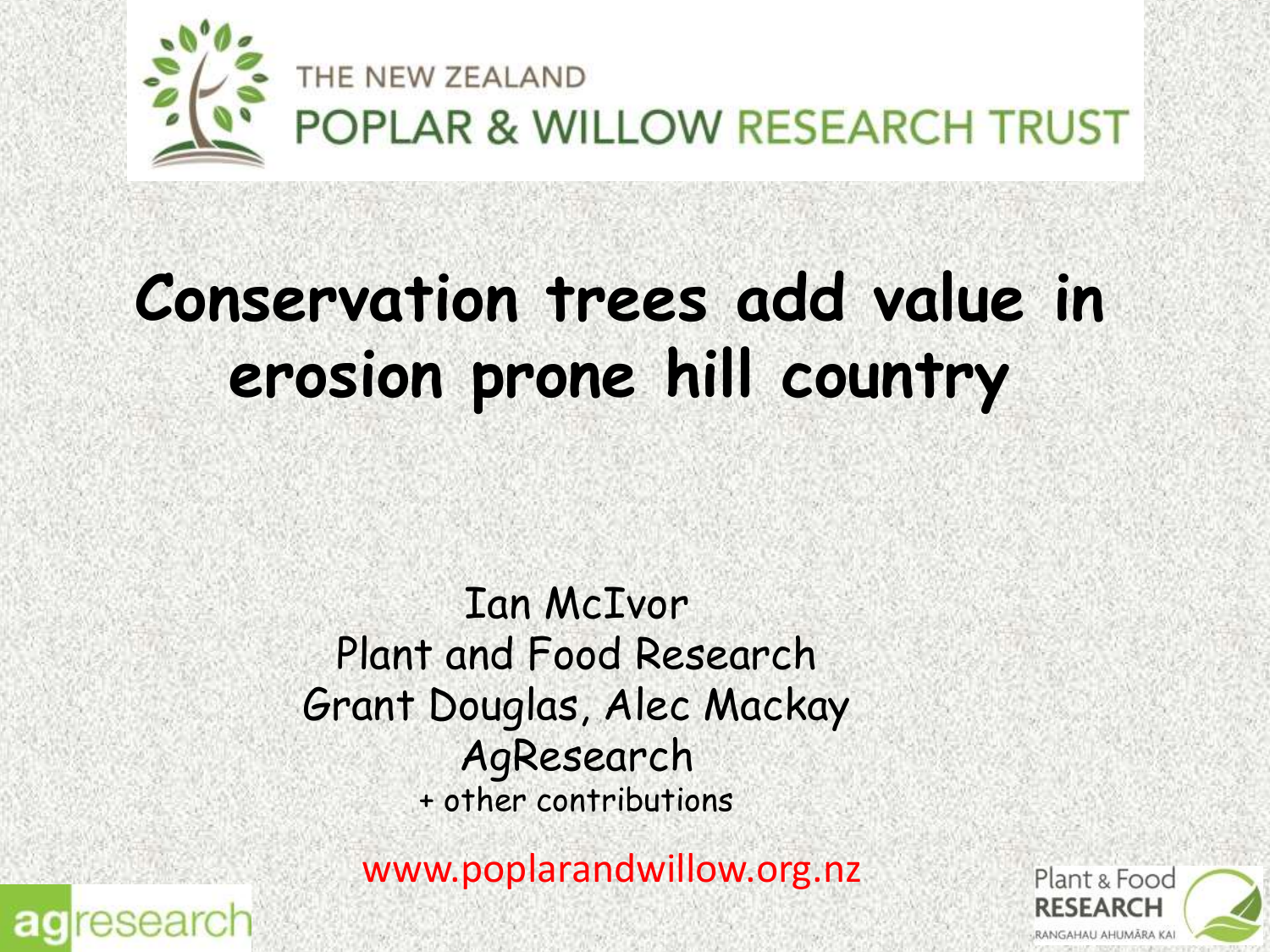#### Poplar and Willow Plantings •Adding ecological infrastructure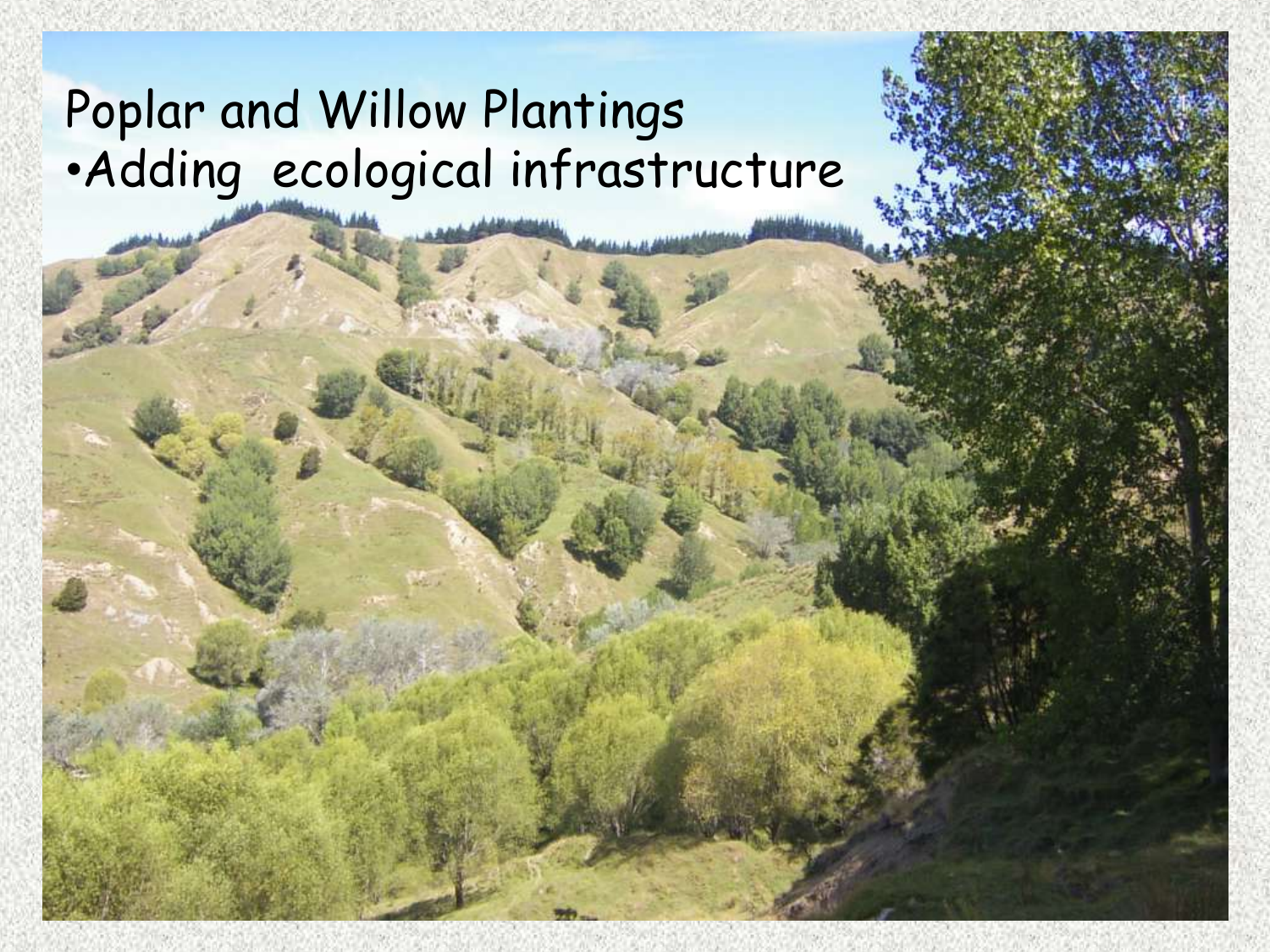#### **Reduce erosion, loss of natural capital\_\_\_\_\_\_** shade

Summer moisture retention

Fodder

**Increased** Soil C and N

Vista Amenity

Flood mitigation

All add value and improve returns

Wood

products

shelter

Protection of streams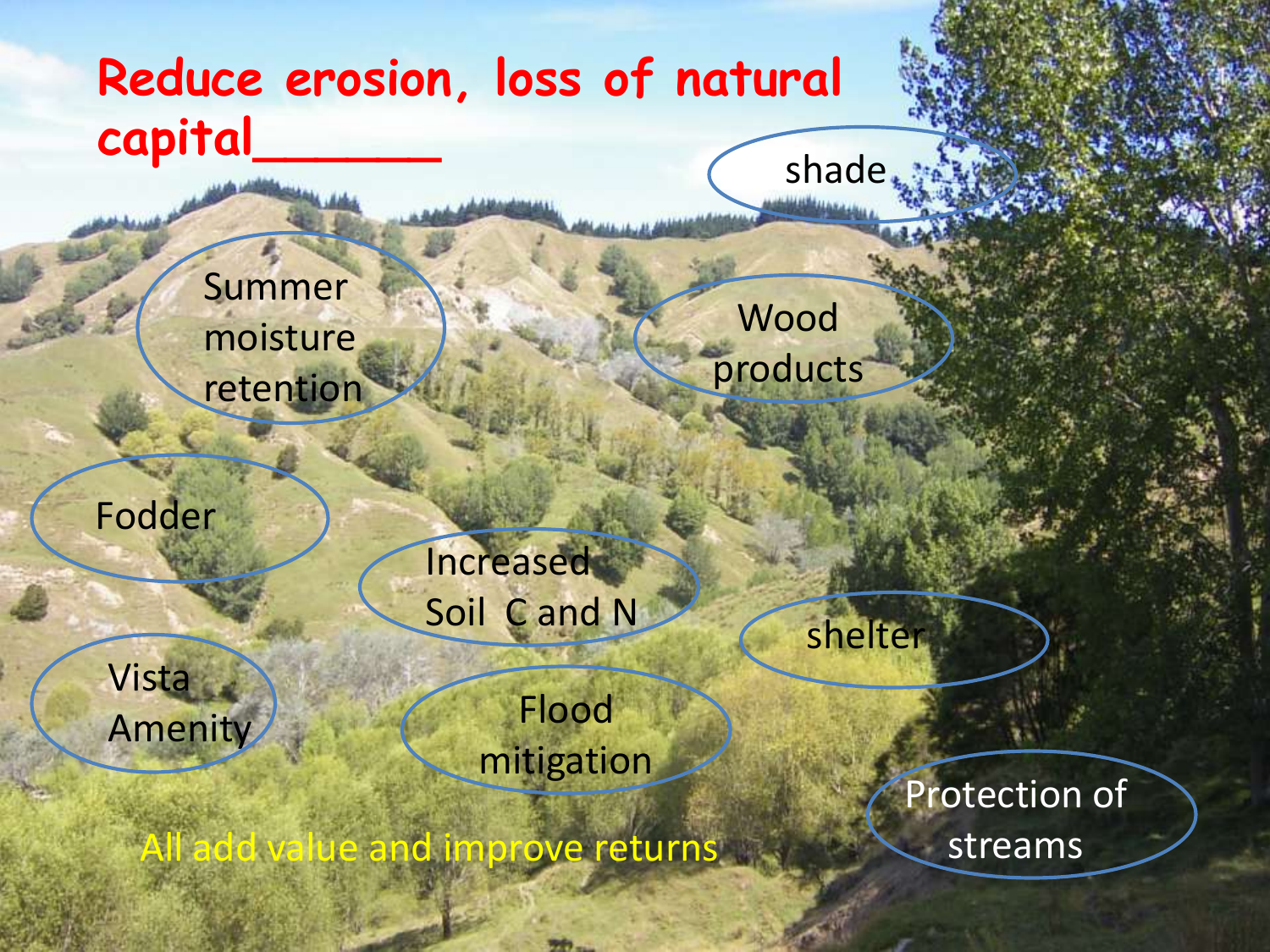# Benefits of poplar

#### Fodder.

### Prunings.

- Poplar leaves 65% in vitro digestibility of DM, 10 MJME/kgDM, constitute a feed of moderate quality.
- Natural leaf fall.
	- Leaf fall of 3.1 t DM/ha from widely spaced (37 stems/ha), mature (>30 years) poplars.
	- Poplar leaves less acceptable to stock when shed than when removed fresh.
	- Rapid removal of leaf fall by grazing in the autumn limits shading effect of leaf litter on pasture growth.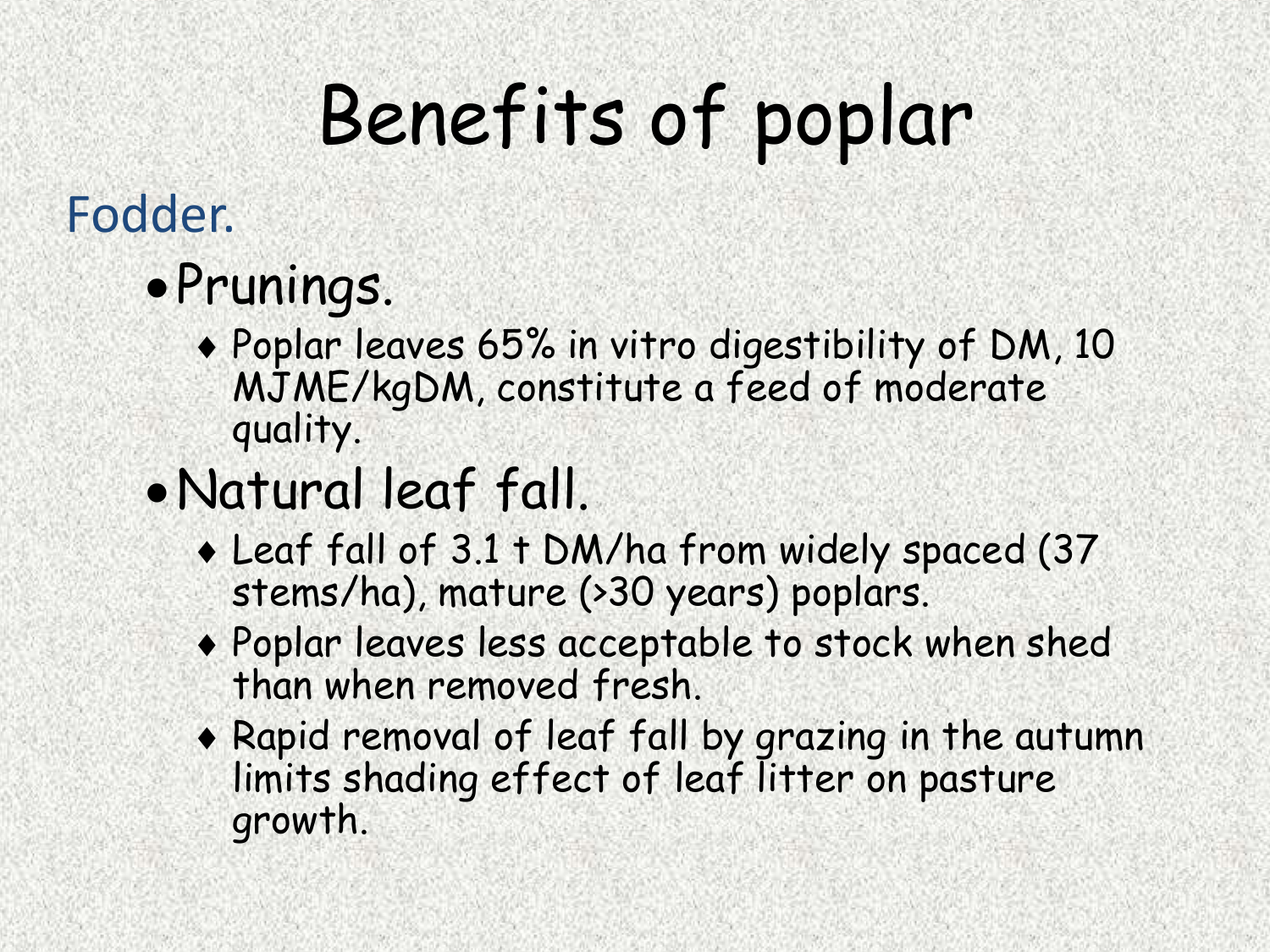

summer prunings provide extra feed for stock. hoto - Deric Charlton, AgResearch.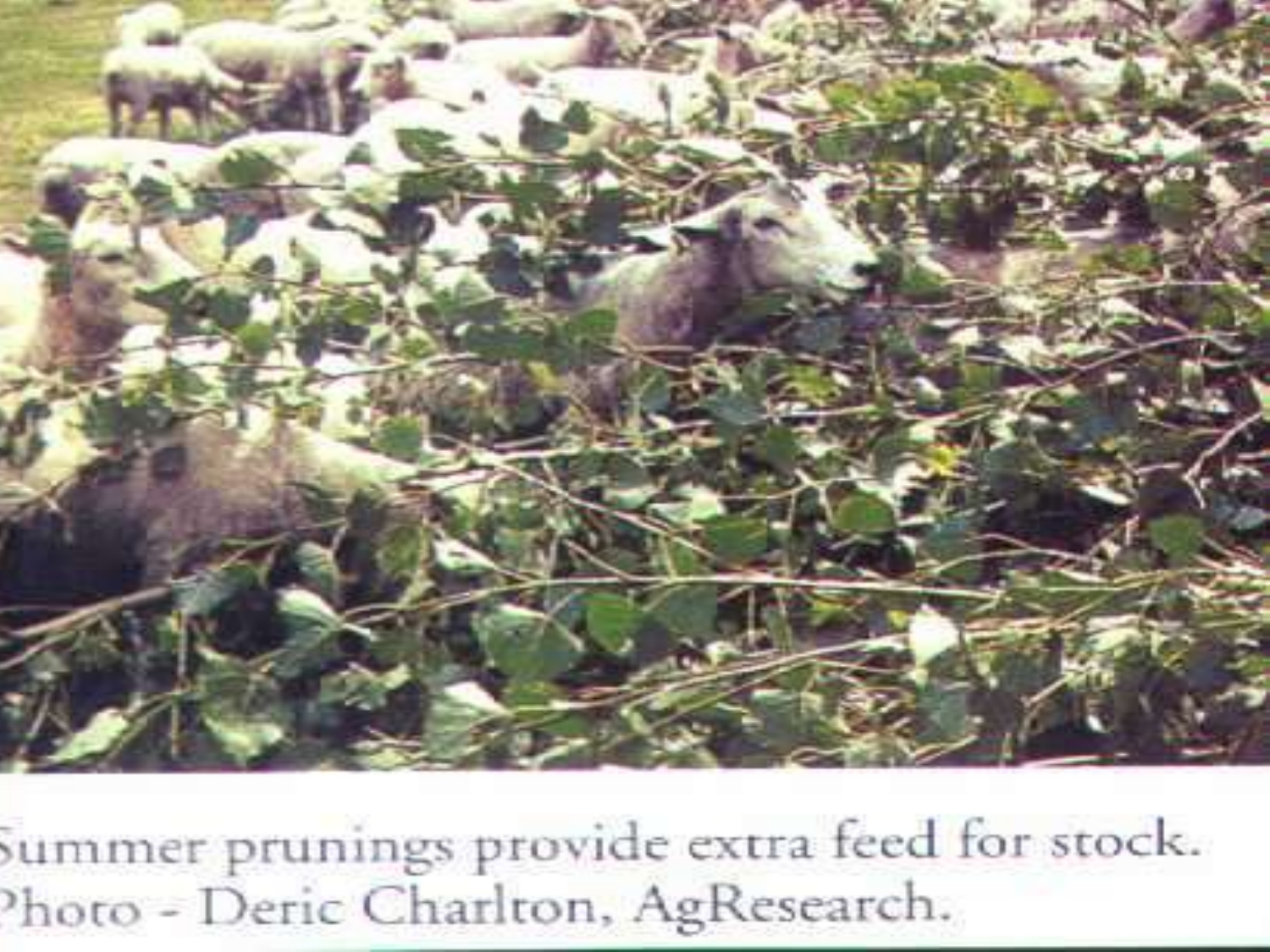### Animal Welfare. Benefits of poplar

**Shade.**

**'On a moderately hot cloudless day (1/3/98) temperature at 1.00 pm was reduced from 39<sup>0</sup> C in the open to 26<sup>0</sup> C under my poplars'.**

- **Shelter.**
	- **Wind force reduction even through a leafless canopy of branches is likely to be significant..**
- **Animal behaviour.**
	- **Aggressive behaviour patterns of bulls may be reduced.**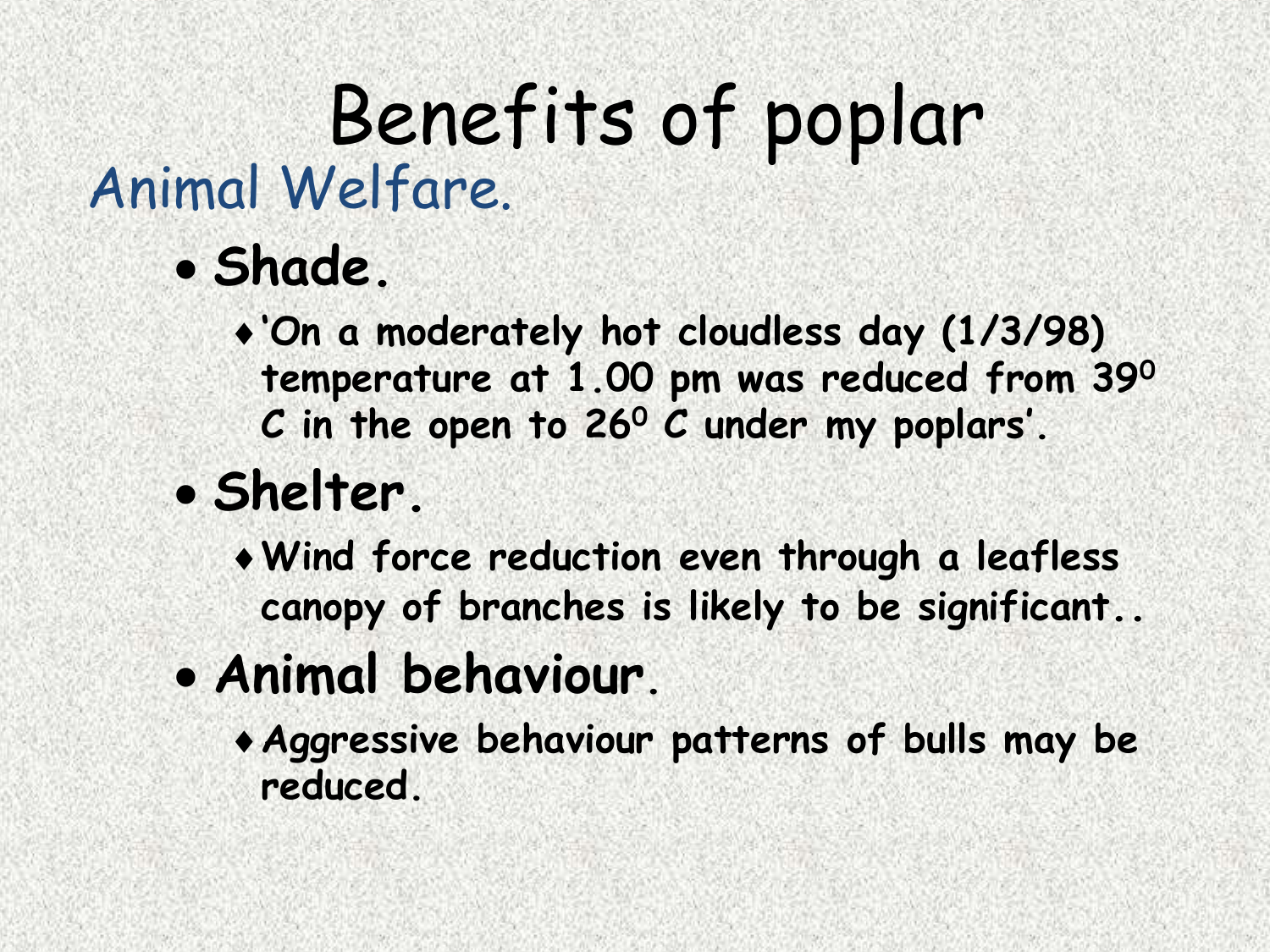**Ministry for Primary Industries** Manatū Ahu Matua



#### Angus cow response to Heat stress in New Zealand

- **KEITH BETTERIDGE ET AL.**
- BRENDEN REIDY FARMER
- AGRESEARCH GRASSLANDS
- **PALMERSTON NORTH**
- NEW ZEALAND

This behavioural trial of beef cows during summer with / without shade was on a farm under a normal grazing regime.

NZ Tree Grower 35 (1) February 2014

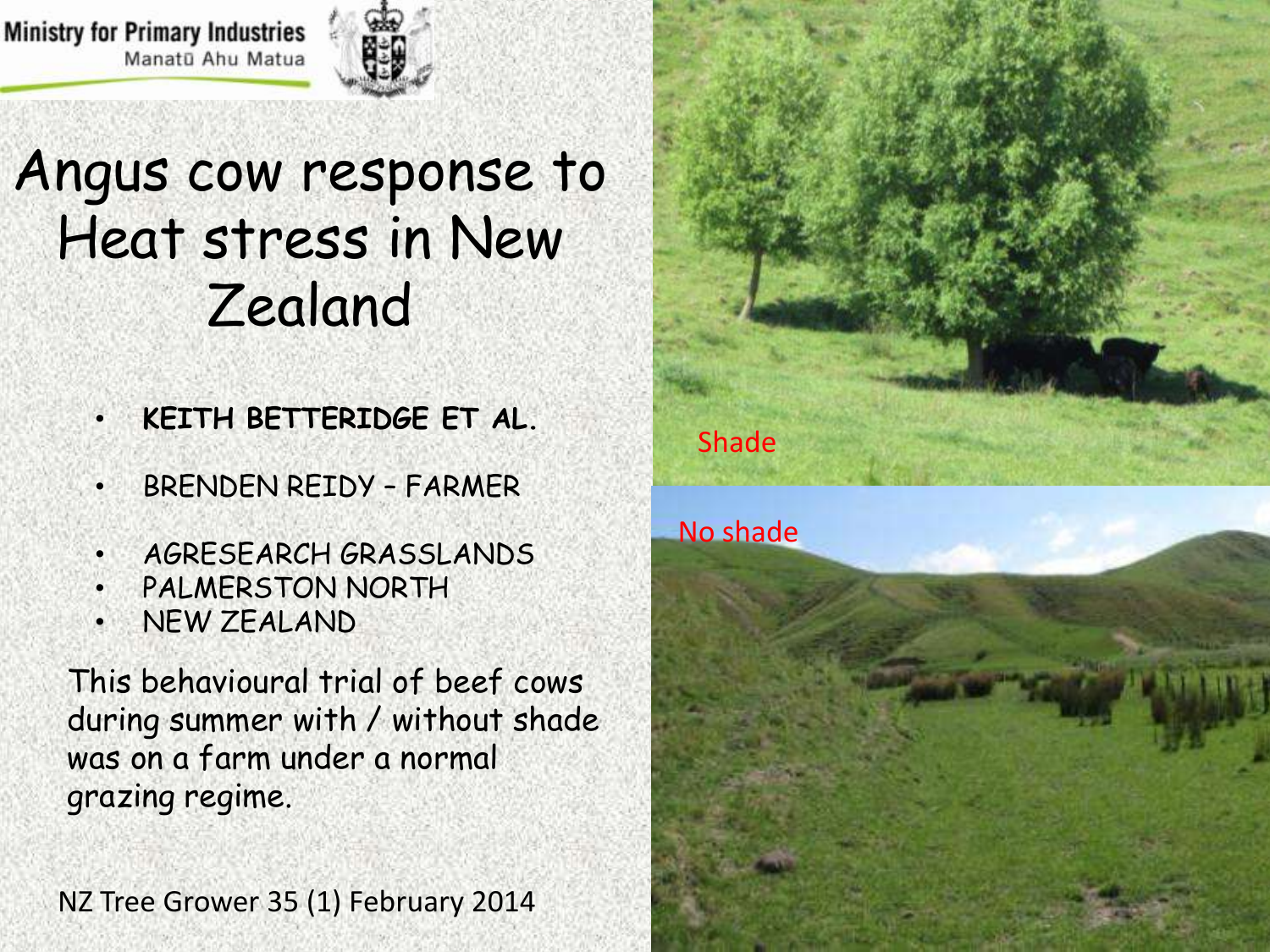#### Measurements

**GPS** 15 min. on 15 min. off; log position @>3 m or after 5 min 1<br>Motion sensor grazing, standing, lying, walking **Motion sensor** grazing, standing, lying, walking<br> **Rumen sensor** pH, temperature (drinking) 3 **Rumen sensor** pH, temperature (drinking) 3 **Skin temperature** stress 4 **Surveillance camera** - sensor validation - group behaviours **Weather** - full weather stations - top and bottom of hill - temperature in and out of shade

agresearch

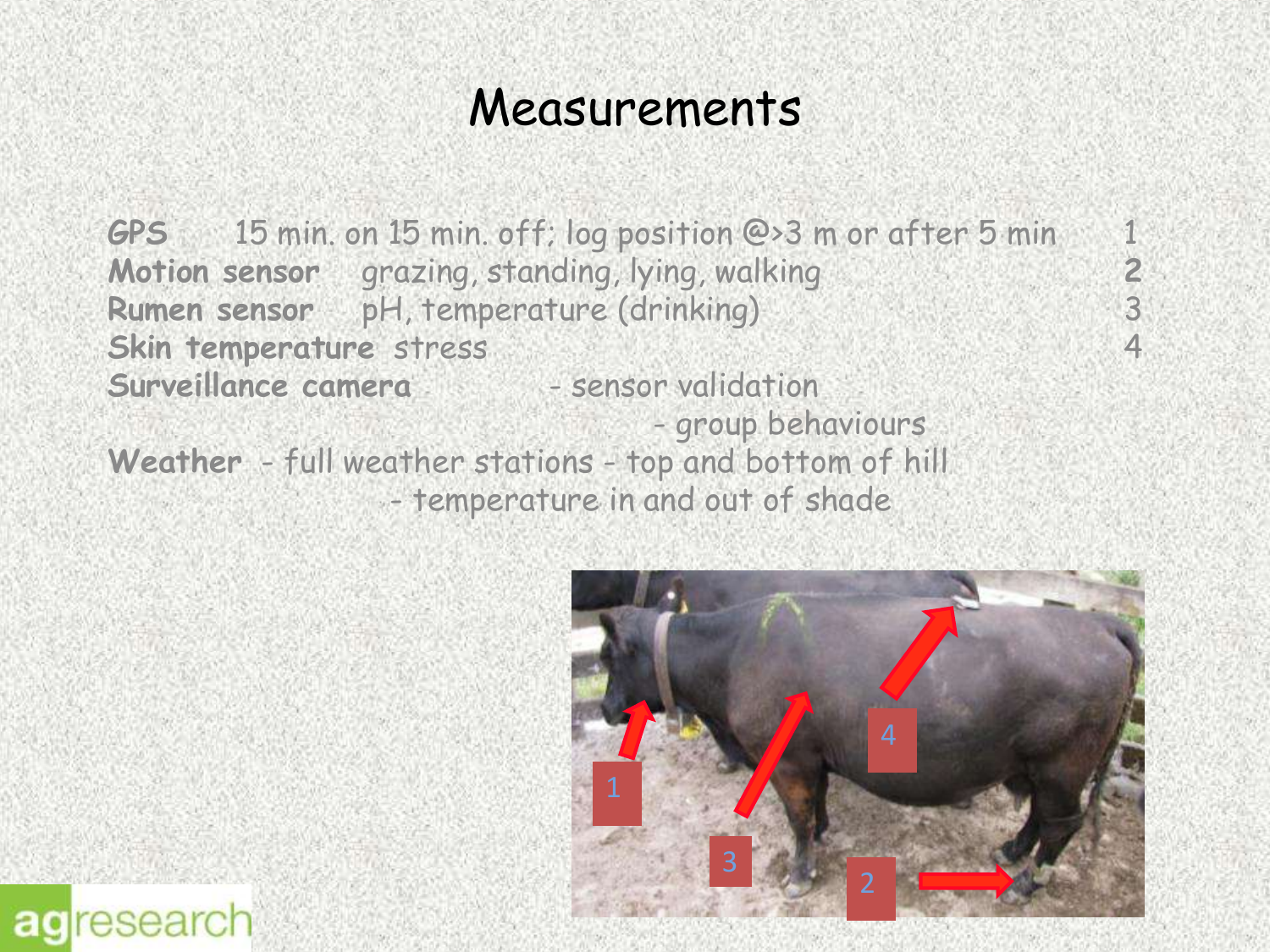

gain in shaded cows though

the trial was short

#### **Cows with shade grazed longer** mainly in afternoon

41% **Grazing Lying Standing Walking Average time doing activities when max. daily temp. =>25˚C, from 10am to 4 pm**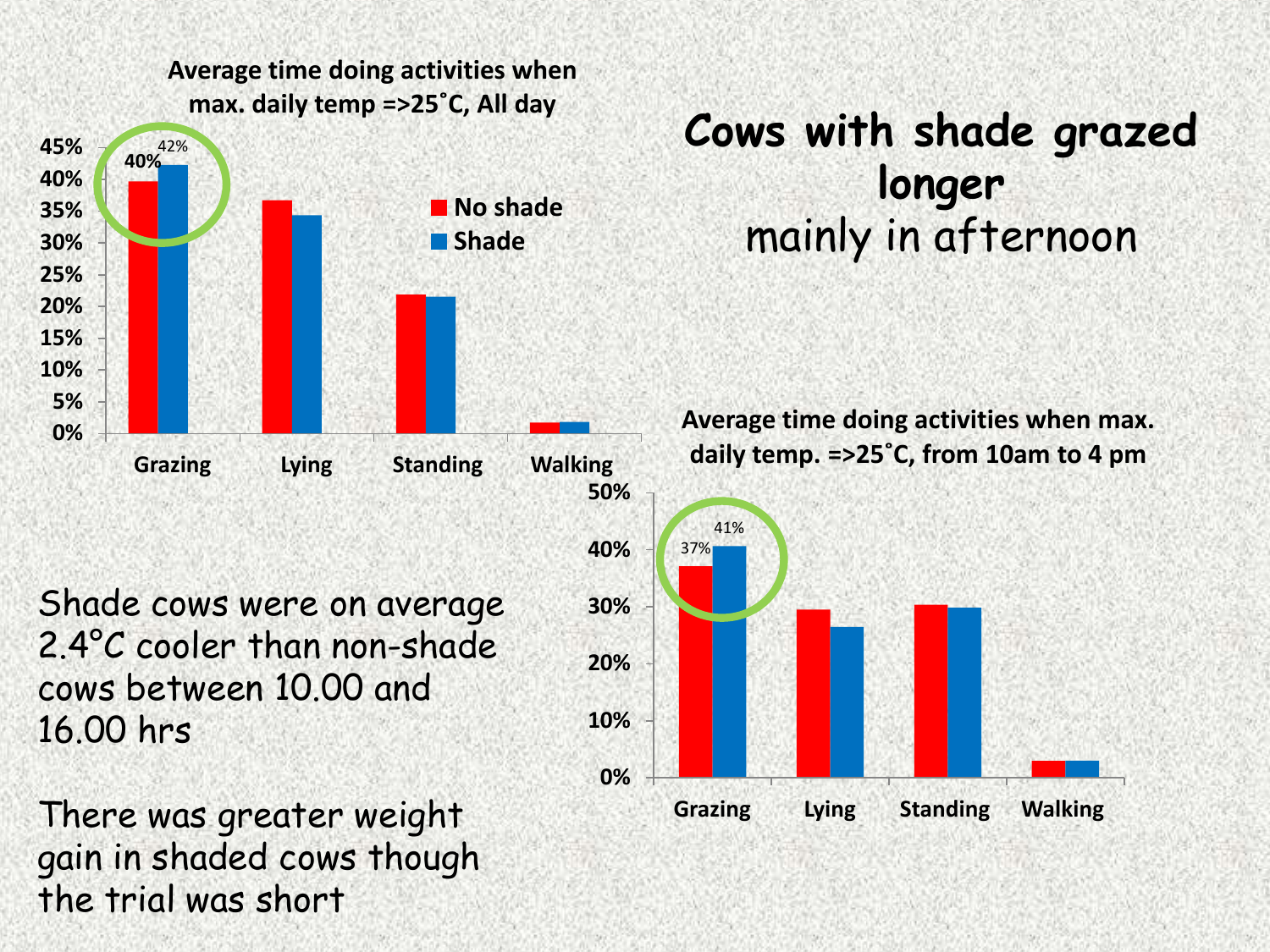#### **Poplars and pasture production**



7 yr old 'Veronese' poplar at 8 m x 8 m spacing.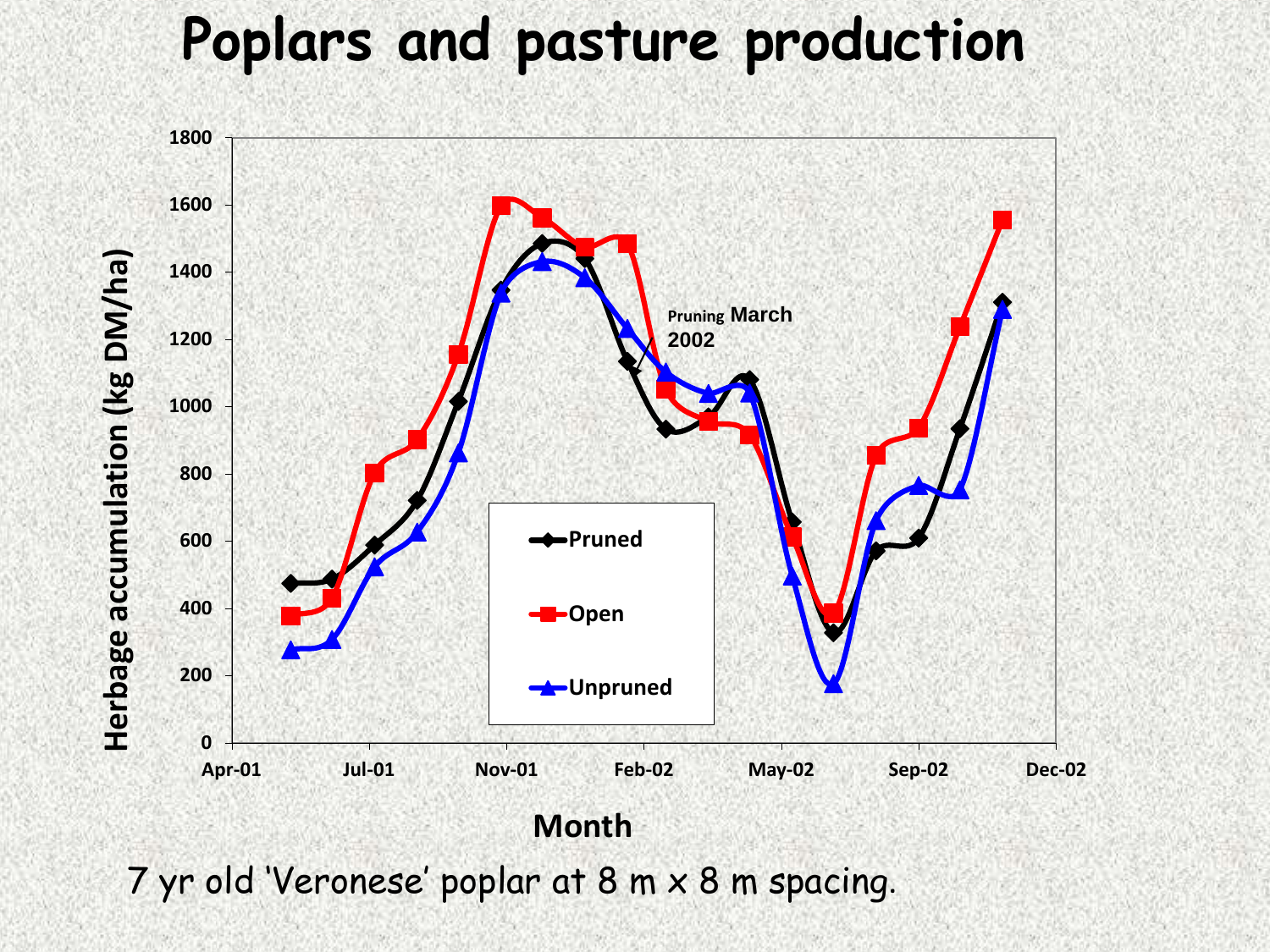•Pruning poplar to 40% leaf area increased radiation to the pasture under the trees from 66% to 77% of radiation available to open pasture

•Wider spacing will increase these % radiation values and enhance pasture production.

•Assuming 30% canopy cover (Emissions Trading Scheme requirement) overall annual pasture production would decrease from 100% (open pasture) to 93-89% in a poplar-pasture system (less reduction with pruned trees).

•These figures are based on poplar trees in full leaf which is reached in midsummer. Most hybrid poplars do not come into leaf till mid-October.

•Surplus trees should be removed to improve pasture production.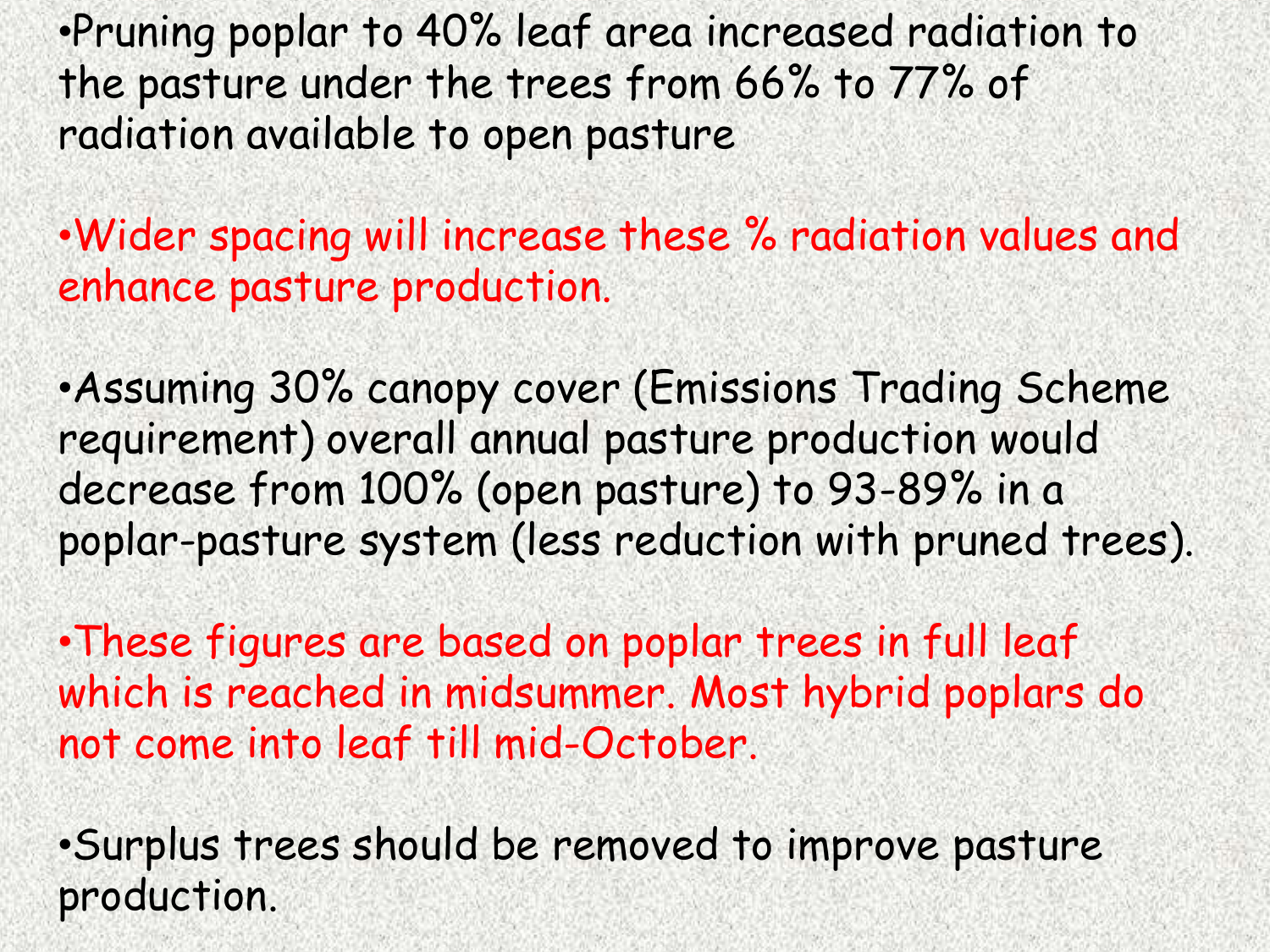# Benefits of poplar

### Soils and pastures

Trees entice animals to new camp areas

- Trees distribute the critical source areas for faecal nutrients and bacterial contaminants away from riparian margins
- Faecal nutrients distributed across hill slopes will reduce the amount of rank pasture and improve slope grazing
- How this redistribution influences stock health (worm counts) is uncertain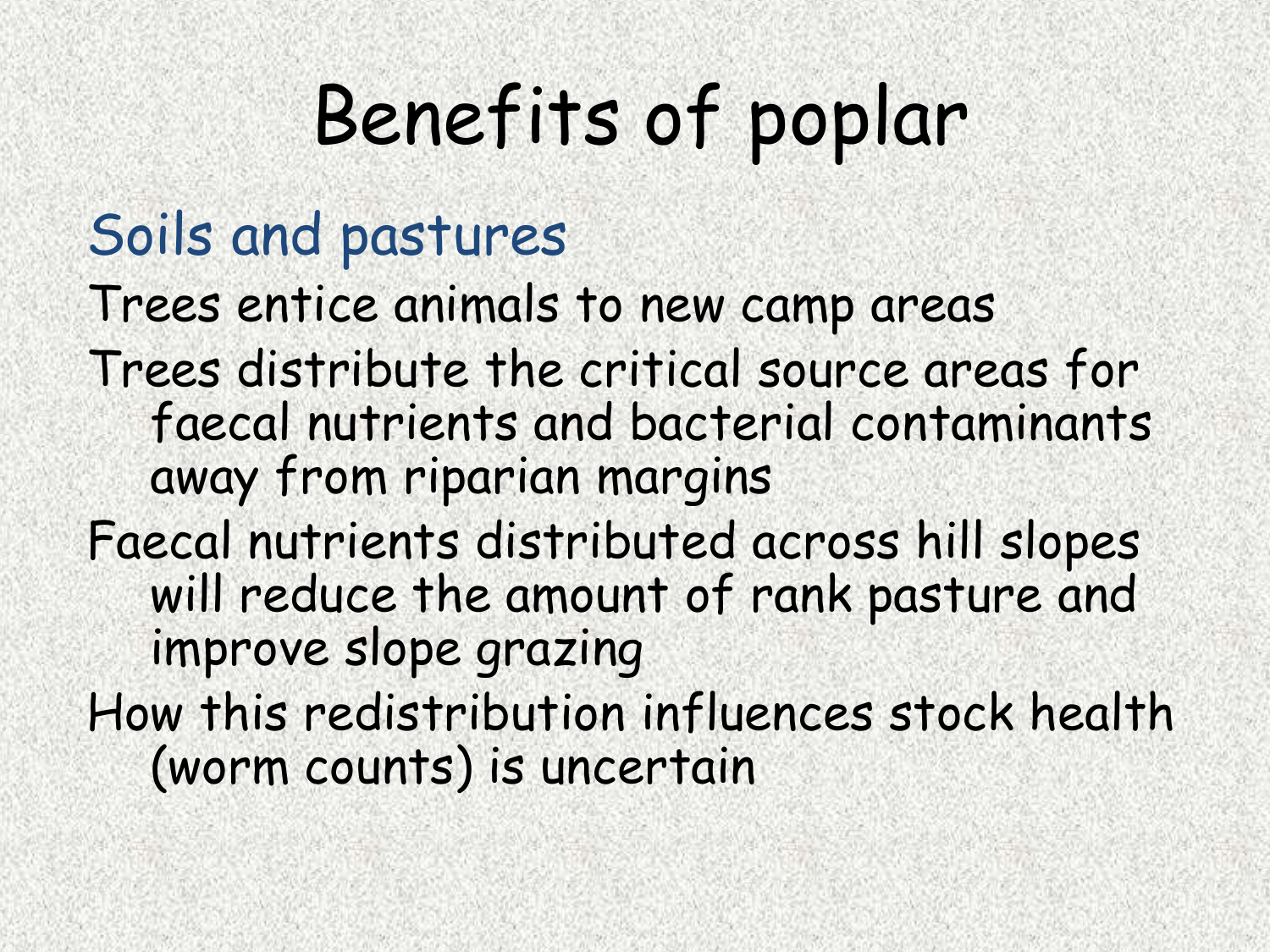# Soil pH and exchangeable cations

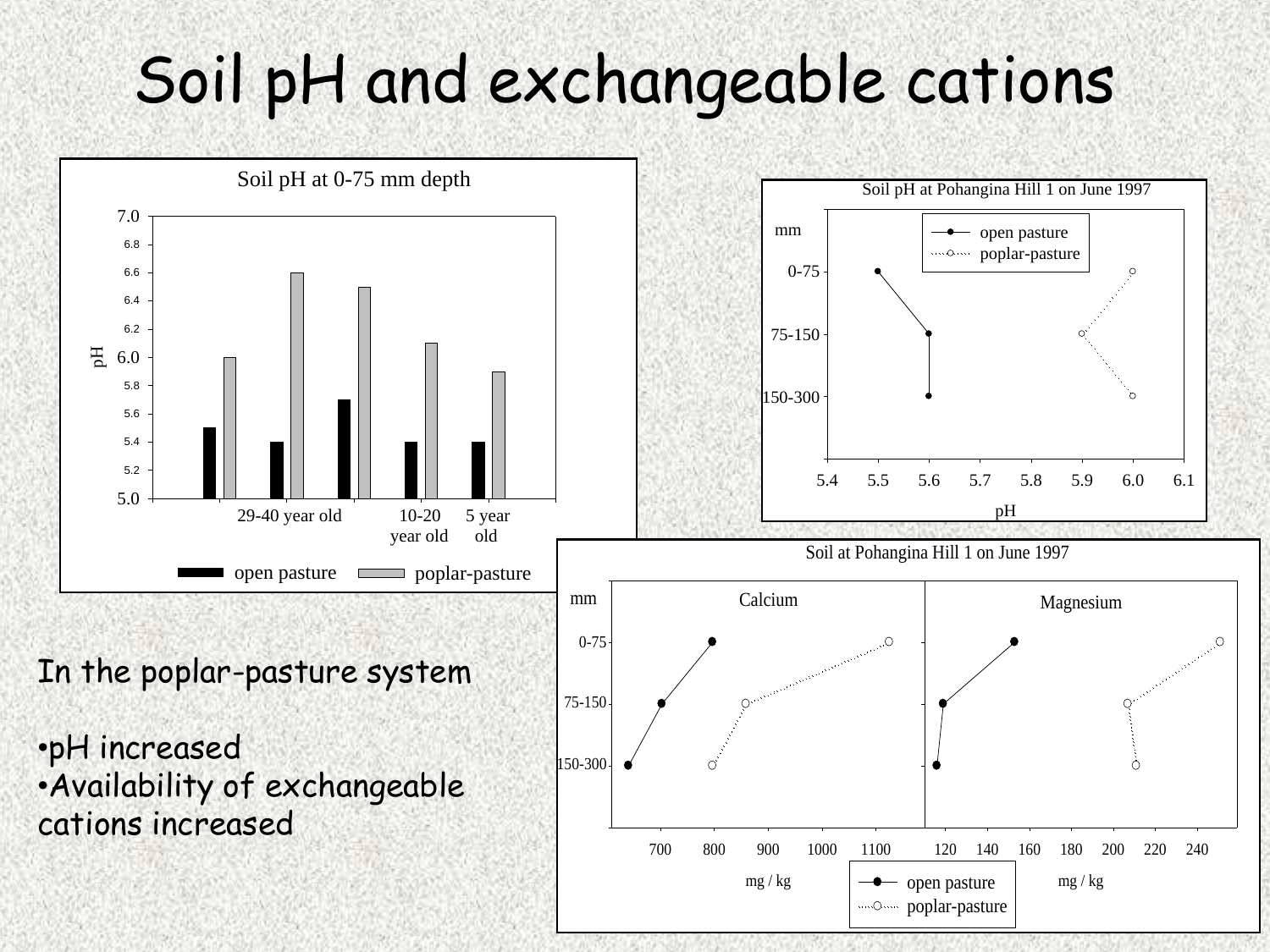# **Mechanisms for pH increase**

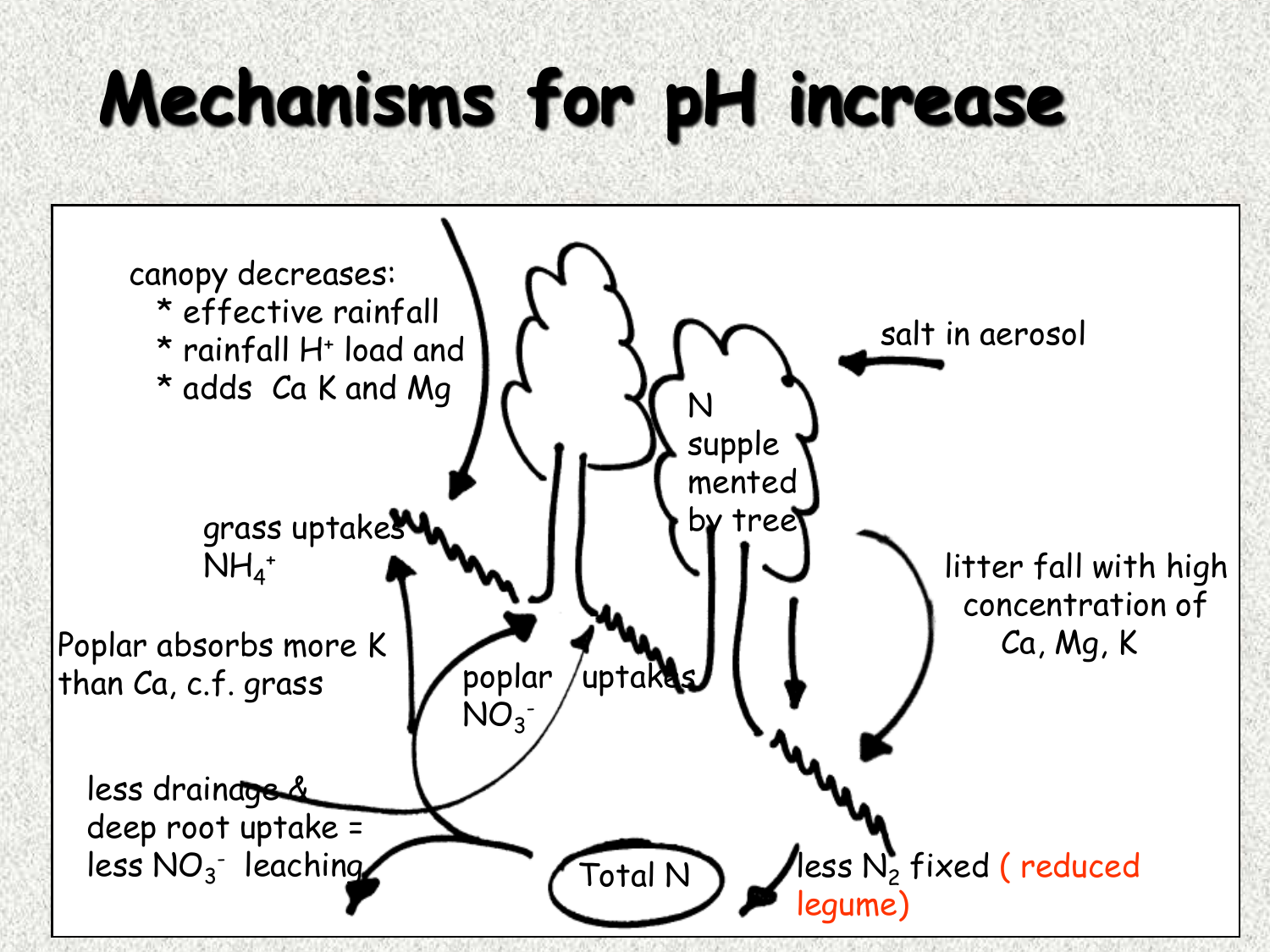### Carbon pools in poplar pasture system (t/ha) (Guevara-Escobar et al. 2002)



Gains in the carbon pools are in the trees with reductions in the soil and pasture pools. Overall effect is a gain in the system carbon pool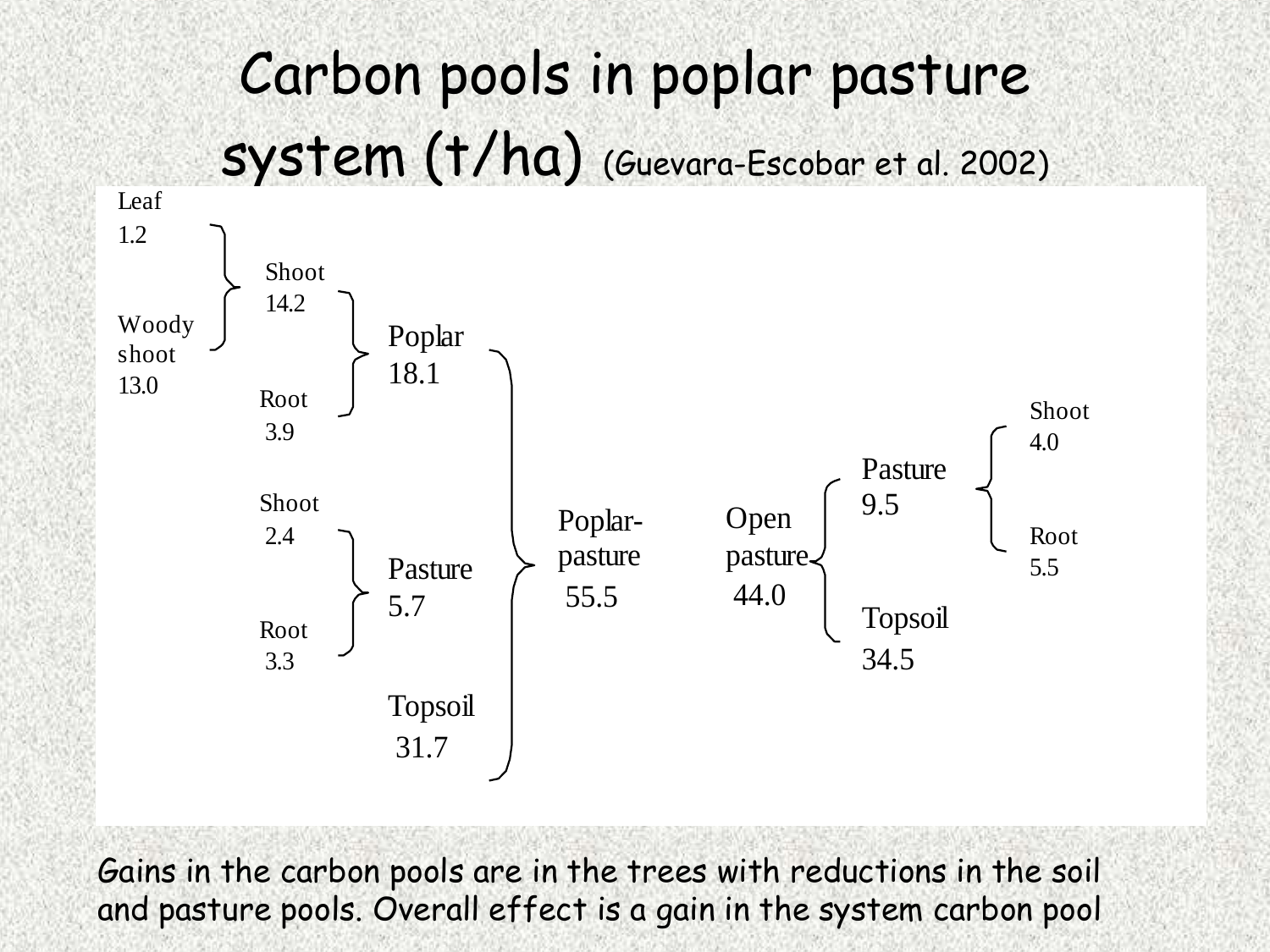# Benefits of poplar

- Tree planting, even if planted for non-economic reasons, will add to capital values
- The economic gains are from erosion prevention 1. retention of topsoil on the slope and protection of soil on flats, 2. reduction in infrastructure repairs following storm damage, 3. increased summer grazing and weight gain
- Economic losses are from reduction in pasture quantity and quality, and reduced carrying capacity
- Farm income following tree planting does not necessarily decrease despite the reduction in pasture production.
- Every \$1 spent on soil conservation is worth \$68 of net present value (NPV) of avoided infrastructure costs and avoided ecosystem services loss (Dominati & Mackay 2013 – see presentation)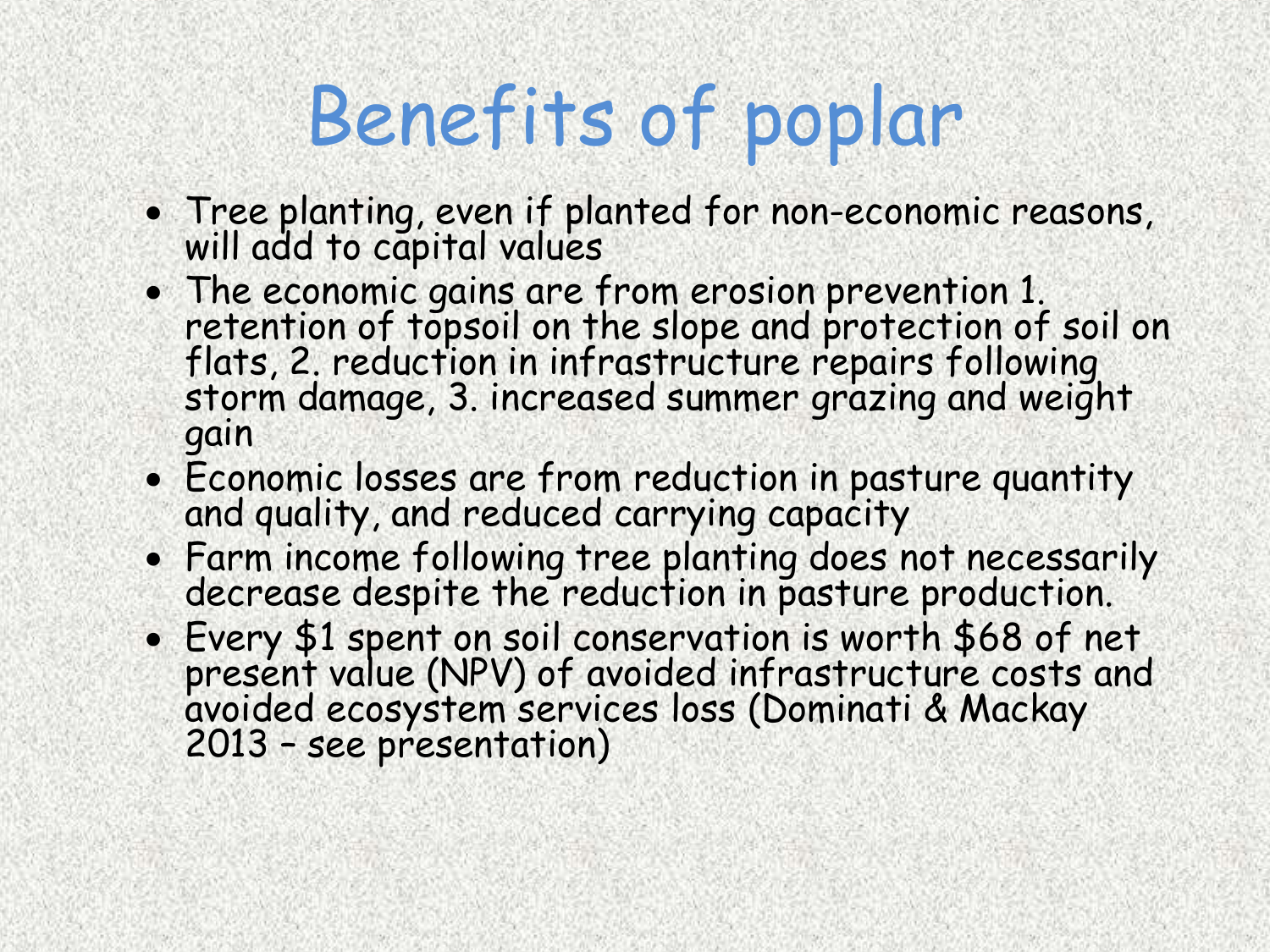PLOYEN A LEVEL AND A<br>Martin Company and Alberta 



#### Does a vista confer marketing advantages?